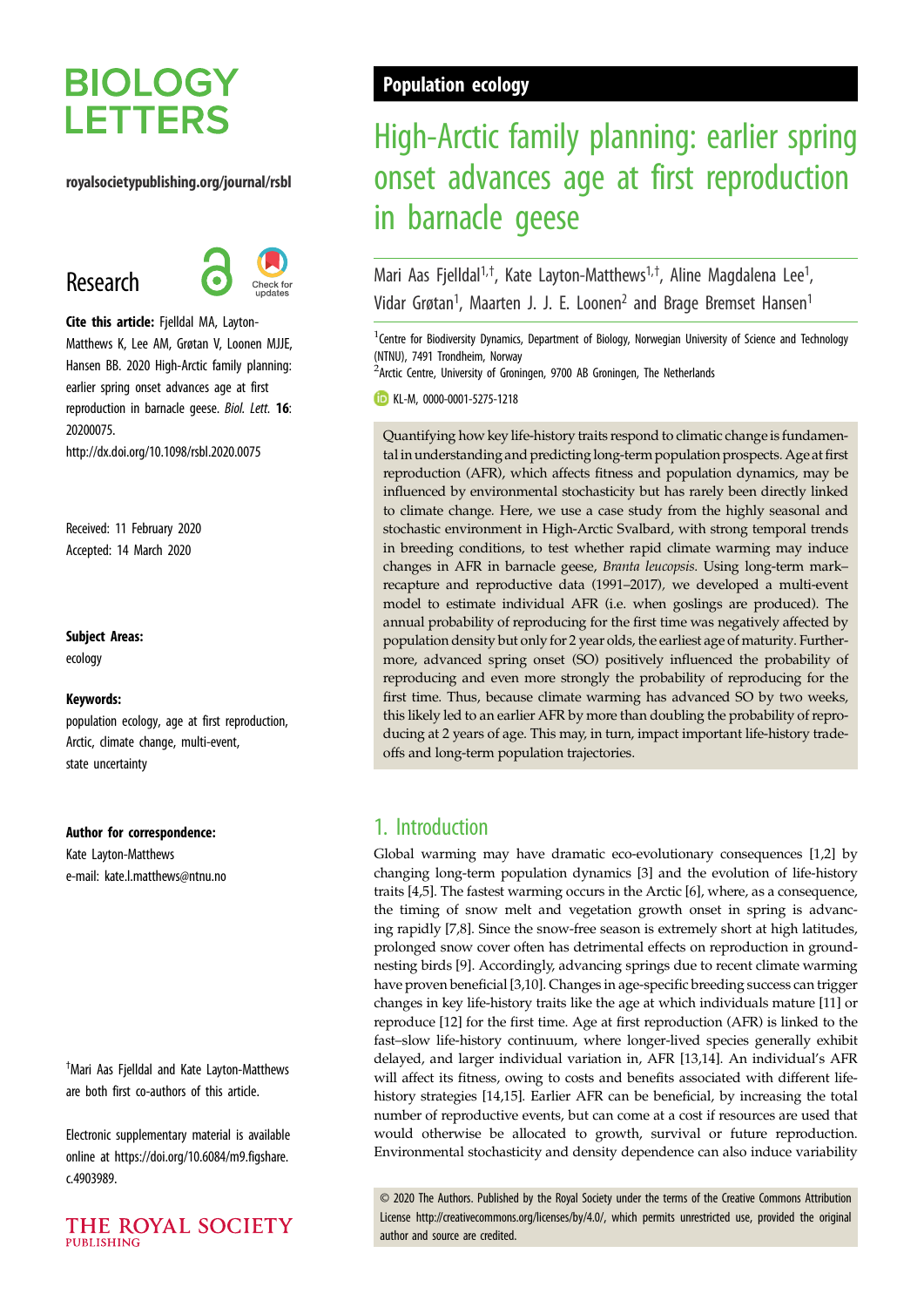2

<span id="page-1-0"></span>

Figure 1. Multi-state model of barnacle geese. Circles represent 'true', unobservable states, with black arrows indicating transitions between states from time t-1 to t. Squares are observable events and grey-dotted arrows show which event(s) would be observed given an individual's state.

in AFR [[16](#page-5-0),[17\]](#page-5-0), as high resource competition or poor breeding conditions can lead to individuals delaying maturation [[18\]](#page-5-0) or reproduction [\[11\]](#page-4-0). While weather conditions are known to influence annual AFR in some species (e.g. common tern, Sterna hirundo [\[19](#page-5-0)], red deer, Cervus elaphus [\[20](#page-5-0)]), the link between long-term climate change and trends in AFR remains largely unexplored (but see [[21,22\]](#page-5-0)).

Geese migrating to Arctic breeding grounds experience highly variable spring conditions. Consequently, their reproductive success exhibits large inter-annual fluctuations, while adult survival is generally high and buffered against variability [\[23,24](#page-5-0)], a common pattern in long-lived species. In Arctic geese, there is substantial age-related variation in reproduction [\[25](#page-5-0)], as well as temporal variation associated with timing of nesting, density dependence and food availability [\[26](#page-5-0)–[28](#page-5-0)]. Although temporal variation in their AFR has been documented [\[29,30](#page-5-0)], potential environmental causes of this variation have received little attention. Accurately estimating AFR can be challenging owing to detection issues and because an individual's breeding state is not always ascertainable. Multi-event models are widely used to quantify state uncertainty, such as mortality [\[31](#page-5-0)] or breeding status [[32\]](#page-5-0), by evaluating them as a hidden Markov process [\[33](#page-5-0)]. Here, using a multi-event framework, we studied causes of variation in AFR, defined as the first production of goslings, in the female portion of a population of Svalbard barnacle geese, Branta leucopsis. We hypothesize that an early spring, which has proven beneficial for reproduction overall in this population [\[34](#page-5-0)], reduces individual AFR. Since spring onset (SO) is advancing rapidly, this predicts, in turn, a temporal decline in AFR.

## 2. Material and methods

### (a) Study species and data collection

Our study population of breeding barnacle geese is located around Ny-Ålesund (Kongsfjorden), Svalbard (78.9° N, 11.9° E). The Svalbard flyway population overwinters at Solway Firth, UK (55° N, 3.30° W), then travels north in spring with a stopover along mainland Norway before arriving at the Svalbard breeding grounds. Barnacle geese are long-lived (up to 28 years-old) and become sexually mature at 2 years of age [\[25,35](#page-5-0)]. They are partial capital breeders, using reserves acquired at wintering and stopover sites earlier in the annual cycle to initiate reproduction [\[36,37](#page-5-0)]. Over a 26 year period (1991–2017), 480 female goslings were caught at Ny-Ålesund and ringed with unique colour and metal bands during moulting (July/August). Geese nest on islands during May–June. After hatching, families return to Ny-Ålesund to forage, where ringed adults and associated goslings are recorded, resulting in 3006 individual observations used to model AFR (electronic supplementary material, appendix S1a). Males were excluded from the dataset owing to lower recapture rates [\[35\]](#page-5-0). Date of SO and adult population density (POP) were included as time-varying covariates. Accumulated winter snowfall [[38](#page-5-0)] was included initially, but showed no evidence of an effect. SO is the (ordinal) day when the 10 day smoothed daily temperature crosses 0°C and remains above for at least 10 days [[39](#page-5-0)] and has been shown to affect egg production [[34](#page-5-0)]. POP is an annual estimate of adult numbers in the study population, which negatively affects gosling production and fledgling recruitment [\[34,40](#page-5-0)].

### (b) Statistical analysis

Mark–recapture data were used to estimate AFR, where reproduction is defined as a female producing goslings (recorded at the foraging grounds, see electronic supplementary material, appendix S1a). Data consisted of individual capture histories of female barnacle geese, recorded as observed with at least one gosling, observed without goslings, or not observed, in a given year. A multi-event model, run in program E-SURGE (Multi-Event SURvival Generalized Estimation; v. 2.1.4 [\[41](#page-5-0)]), was used to separate states, representing the 'true' reproductive status of an individual in a given year, and events, i.e. the observed state of an individual. We modelled four states, pre-breeder (PB), non-breeder (NB), breeder (B) and dead (†). PB was any individual not breeding at year t that had never bred previously. NB included individuals not breeding at year t but that had bred in a previous year. B was any female that produced at least one gosling at year t and  $\dagger$  includes dead and permanently emigrated individuals. Three events were considered: 'not seen', 'seen as breeder' and 'seen as non-breeder'. Only individuals in the B state could give rise to a 'seen as breeder' event,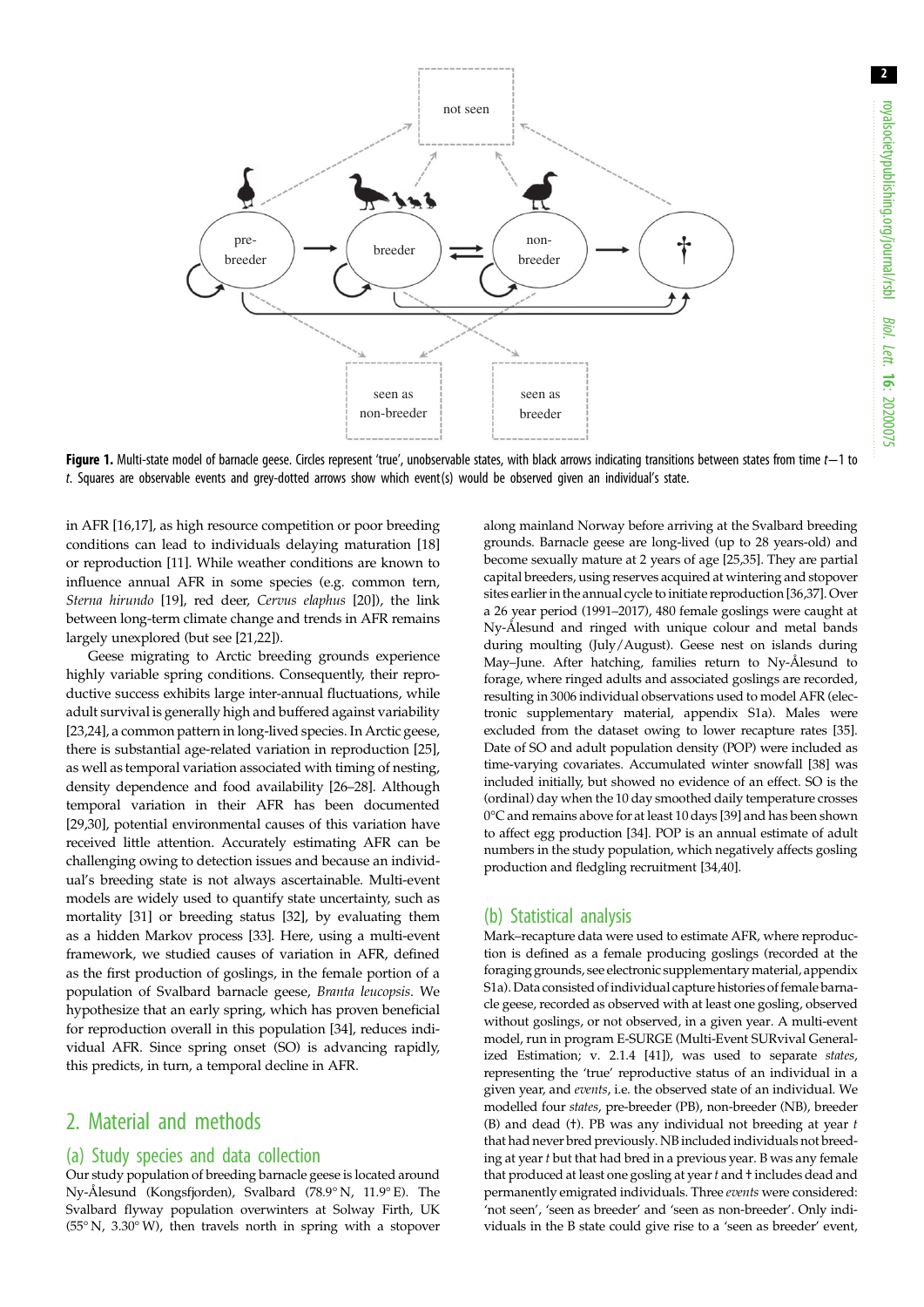| terminology | meaning                                           | definition                                                                                                                                                                          |
|-------------|---------------------------------------------------|-------------------------------------------------------------------------------------------------------------------------------------------------------------------------------------|
| AFR         | age at first reproduction                         | the age at which a female first produces goslings that survive to the<br>foraging area (around Ny-Ålesund)                                                                          |
| state       | true annual state                                 | PB, B, NB and t; not always observable; an individual without goslings may be<br>PB or NB, depending on its reproduction history                                                    |
| transition  | shift between states from<br>year $t-1$ to year t | transition probability from any (living) state at $t-1$ (i.e. B, PB, NB) to state B at year<br>$t$ represents the breeding probability at year $t$                                  |
| event       | annual observed reproductive situation            | events include seen as a breeder (i.e. with goslings), non-breeder and not observed                                                                                                 |
| PB.         | pre-breeder                                       | state of females that have yet to produce goslings for the first time (Note: reproduction<br>probability of PB refers to individuals in PB at $t-1$ that transitioned into B at t.) |
| В           | breeder                                           | state of birds producing one or more goslings in a given year                                                                                                                       |
| NB          | non-breeder                                       | state of birds not producing goslings during breeding season but having bred previously                                                                                             |
|             | dead                                              | state dead includes dead and permanently emigrated individuals                                                                                                                      |
| SO.         | spring onset date                                 | (ordinal) day when 10 day smoothed daily temperature crosses 0°C and remains above<br>for at least 10 days                                                                          |
| POP         | population density                                | annual estimated number of adults in the study population at Ny-Alesund                                                                                                             |

Table 2. Ten highest-ranked models of transition probabilities for PB and NB/B to B.  $k =$  number of parameters for transition estimations, excluding survival and recapture  $(k = 54)$ .

| ran | model $\psi^{PB \to B}$                      | model $\psi^{B/NB \rightarrow B}$ | <b>AICC</b> |  |
|-----|----------------------------------------------|-----------------------------------|-------------|--|
|     | $age_{2-3+} \times POP + SO$                 |                                   | 9760.9      |  |
|     | $age_{2-3+} \times POP + SO$                 | $50 + POP$                        | 9762.1      |  |
|     | $age_{2-4+} \times POP + SO$                 | ۲0                                | 9762.4      |  |
|     | $age_{2-3+} \times POP age_{2-4+} \times SO$ |                                   | 97634       |  |
|     | $age_{2-4+} \times POP + SO$                 | $50 + POP$                        | 9763.5      |  |
|     | $age_{2-3+} \times POP age_{2-3+} \times SO$ |                                   | 9764.9      |  |
|     | 50                                           | מ                                 | 9773.3      |  |
|     | $S_0 + P_0P$                                 |                                   | 9773.5      |  |
|     | $age_{2-4+} \times SO + POP$                 |                                   | 9774 3      |  |
|     |                                              | $SO + POP$                        | 97746       |  |

whereas both PB and NB states contributed to 'seen but not breeding' events, and individuals in all three states could be recorded in a 'not seen' event ([figure 1](#page-1-0)). See table 1 for definitions.

Goodness-of-fit (GOF) tests on a simplified, multi-state dataset  $(n = 687,$  four states: PB, B, NB, not observed) in program U-CARE (v. 2.3.4 [\[41\]](#page-5-0)) indicated transience, which was accounted for by modelling age-dependent apparent survival, and trap-historydependent recapture, which was not considered problematic for this analysis (see electronic supplementary material, appendix S1b for details). Details on model implementation are to be found in electronic supplementary material, appendix S1c.

Following [\[40](#page-5-0)] and the GOF tests, annual survival probabilities were modelled for goslings, yearlings and adults, including year effects, and recapture probabilities were modelled as year-specific. Transition probabilities  $(\psi)$  to the breeding state were assumed to be the same from NB and B states ( $\psi^{NB/B \to B}$ ). We compared models with covariates (SO, POP) on transition probabilities from PB to B  $(\psi^{\text{PB}\rightarrow \text{B}})$  and from NB and B to B  $(\psi^{\text{NB}/\text{B}\rightarrow \text{B}})$ . An age effect was

included on  $\psi^{\text{PB}\rightarrow \text{B}}$ , where females of 4 years or older were pooled because of reduced sample sizes thereafter. Model selection was based on Akaike's information criterion corrected for small sample sizes (AICc). A model was considered a better fit when ΔAICc was reduced by at least 2 [[42](#page-5-0)]. Confidence intervals for parameter estimates were calculated using the delta method [\[43](#page-5-0)].

Using the Viterbi algorithm in E-SURGE, we reconstituted the 30 most-probable life histories for each individual, and their probabilities, based on the highest-ranked model. From the output, we estimated the AFR distribution in the population and the annual proportion of breeding 2 year olds (electronic supplementary material, appendix S2).

## 3. Results

The best-fitting model (table 2) explaining the pre-breeder to breeder transition ( $\psi$ <sup>PB → B</sup>) included an effect of SO and an

3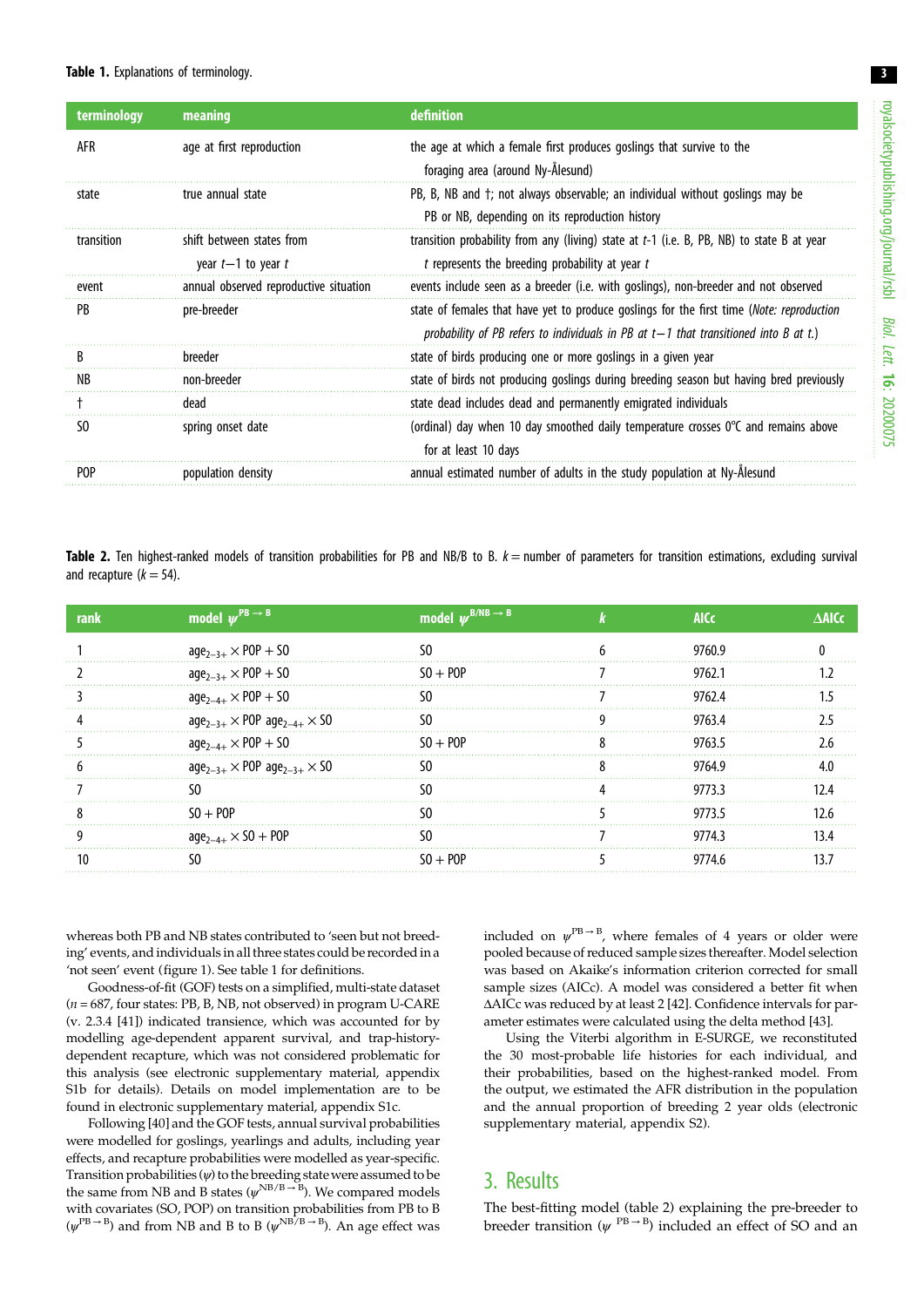

Figure 2. (a) Effect of spring onset date, SO, on reproduction probability of first-time (pre-breeders, PB) and experienced (non-breeders or breeders, NB/B) mothers. (b) Population density, POP, effects on age classes 2 and 3+ in PB. Annual (c) estimated proportion of 2 year olds reproducing, (d) SO and (e) POP. Dashed lines indicate (c) trend towards an increasing proportion of 2 year old individuals reproducing for the first time, estimated with E-SURGE (see Methods), and (d) advancing spring phenology.

interaction effect between age class and POP. The non-breeder/ breeder to breeder transition  $(\psi^{\text{NB}/\text{B}\rightarrow \text{B}})$  also included a SO effect ( $\psi$ <sup>NB/B→B</sup> (logit scale)  $β = -0.29$ ; 95% CI = -0.40, -0.17), which was weaker than on  $\psi^{PB \to B}$  (−0.44; −0.63, −0.25), as the mean estimate of  $\psi^{PB \to B}$  was outside the confidence interval of  $\psi^{\text{NB/B}\rightarrow \text{B}}$ . In other words, the probability of producing goslings decreased with delayed SO and more so for first-time breeders (figure 2a). POP had a negative effect on the probability of reproducing for the first time for females of age 2 years (−0.60; −0.93, −0.28) but no effect on ages 3 years and older (0.12; −0.09, 0.34) (figure 2b).

Based on estimated individual AFR, 35% of individuals reproduced for the first time as 2 year olds, while 88 and 97% had reproduced by 5 and 10 years of age, respectively (electronic supplementary material, appendix S2). The top-ranked model suggested that a substantial number of individuals that were not observed as 2 year olds were breeding (appendix S2). Furthermore, the estimated proportion of 2 year olds reproducing each year more than doubled over the study (figure 2c) and the date of spring onset, SO, advanced by approximately two weeks ( $\beta$  = -0.55, s.e.  $\pm$  0.19, *p*-value <

0.01, figure 2d). This provides support for our prediction of declining AFR over time with advancing spring phenology. Population densities, POP, showed no significant temporal trend ( $\beta$  = -0.01, s.e. ± 4.1, p-value = 0.99, figure 2*e*).

## 4. Discussion

This long-term study of Svalbard barnacle geese documents empirically the link between global warming and AFR, a key life-history trait. Although some (poor) individuals produce goslings for the first time later in life, AFR appears strongly linked to annual fluctuations in nest-site and resource availability. Earlier SO increased the probability of producing goslings, especially for females reproducing for the first time, suggesting that inexperienced breeders are more affected by environmental variation. Advancing SO, associated with ongoing climate warming, led to an increasing proportion of reproducing 2 year olds (i.e. age of sexual maturity) over the study. Density dependence, also operating through resource availability, only affected the probability of producing goslings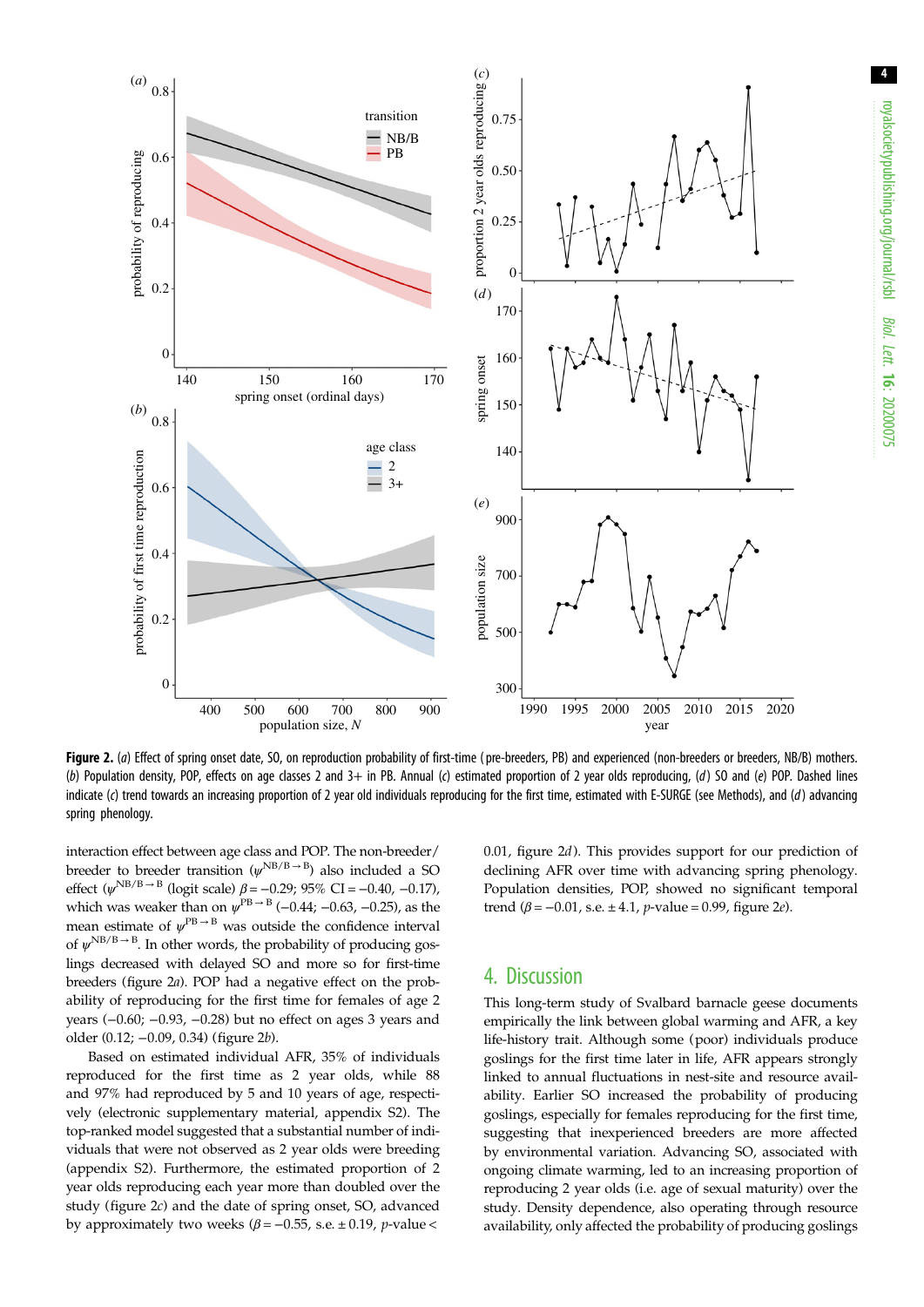5

<span id="page-4-0"></span>for 2 year olds. This suggests that barnacle geese generally start breeding as 2 year olds and only poor conditions–i.e. cold springs or high densities—force them to delay. In such cases, AFR is likely to change over time with long-term trends in breeding conditions.

Spring phenology can affect AFR since it impacts both clutch success/size and hatching success, through effects on the timing of nesting and food availability during incubation [\[26,27](#page-5-0),[34](#page-5-0)]. Colder springs delay snowmelt, and therefore nest-site availability, but also the timing of food availability by delaying plant growth onset [\[34](#page-5-0)]. Similarly, under delayed snowmelt, female geese initially use retained reserves for self-maintenance rather than egg production [\[44](#page-5-0)] and take more frequent, and longer, breaks from incubation to forage, increasing egg predation risk [\[28,45](#page-5-0)].

Density dependence affects reproduction and thereby potentially the age at which females produce goslings. Here, 2 year olds were less likely to produce goslings in years with higher densities (i.e. higher intraspecific competition), supported by similar findings from a Baltic population of barnacle geese [\[30](#page-5-0)]. Reproductive success was also found to be age-dependent in the Baltic population [\[25](#page-5-0)], explained by increasing experience/social status with age. This may explain the impact of increased competition on young geese that are forced to settle at sub-optimal nesting sites as densities increase [\[46](#page-5-0)]. Better nest-sites have more forage available, limiting time spent off the nest for incubating females, limiting egg predation risk. The same mechanism may also have contributed to stronger effects of SO on pre-breeders (typically younger individuals), since late springs increase snow cover and thereby nest-site availability.

Global warming is having profound effects on reproduction in Arctic geese and other Arctic herbivores [\[34,47\]](#page-5-0). Our results, from one of the most rapidly warming places on Earth [6], indicate that climate change is affecting key life-history traits like AFR. Climate change is advancing spring, providing an explanation for the increasing proportion of 2 year olds reproducing and thereby earlier AFR. Reproduction is the main driver of population dynamics in geese, and any changes have substantial population-level effects [[40](#page-5-0)]. However, increased production of goslings will, to some extent, shift the age structure towards a larger proportion of young individuals that are more sensitive to density-dependent processes, potentially counteracting benefits of earlier AFR somewhat. Additionally, here, AFR refers to production of goslings, but survival to fledging is highly variable and susceptible to predation [\[34,48\]](#page-5-0). Earlier AFR may also incur a cost through reduced future reproduction or survival, which was not possible to test here, but care should be taken when inferring populationdynamic implications. For long-distance migrants like Arctic geese, following the food-peak across migratory sites is an important evolutionary strategy [\[49,50](#page-5-0)]. However, they may, eventually, be unable to keep up with fast-changing spring conditions [\[51](#page-5-0)], leading to phenological mismatch in food-web interactions [\[52,53\]](#page-5-0), with potentially negative reproductive consequences [[54](#page-5-0)]. Nevertheless, this population shows no current indication of mismatch effects [\[34](#page-5-0)]. On the contrary, Arctic climate change appears to allow higher gosling production and earlier AFR, which may have positive consequences for population persistence.

Ethics. Permissions for the fieldwork were given by the Bird Ringing Centre, Stavanger, the Animal Experimentation Board of Norway (FOTS) and the UK Wildfowl and Wetlands Trust (WWT) and the Governor of Svalbard.

Data accessibility. Data are available from Dryad [\(https://datadryad.](https://datadryad.org/stash/share/jVK4KBYR_SWuyvK83KgFY1bWtYvjPRxvRYubSqkbspw) [org/stash/share/jVK4KBYR\\_SWuyvK83KgFY1bWtYvjPRxv-](https://datadryad.org/stash/share/jVK4KBYR_SWuyvK83KgFY1bWtYvjPRxvRYubSqkbspw)[RYubSqkbspw](https://datadryad.org/stash/share/jVK4KBYR_SWuyvK83KgFY1bWtYvjPRxvRYubSqkbspw)) [\[55](#page-5-0)].

Authors' contributions. K.L.-M., A.M.L., B.B.H. and V.G. designed the study. M.J.J.E.L. conducted the fieldwork and provided the data. M.A.F. analysed the data, with input from K.L.-M., A.M.L., B.B.H. and V.G. M.A.F. and K.L.-M. led the writing of the manuscript, which was commented on and revised by all co-authors. M.A.F. and K.L.-M. contributed equally (i.e. co-first authorship). All coauthors gave final approval for publication and agreed to be accountable for all aspects of the study.

Competing interests. We declare we have no competing interests.

Funding. NWO, Ministry of Foreign Affairs, BIRDHEALTH (851.40.071), Geese on Arctic Tundra (866.12.407), EU FP7-project FRAGILE and University of Groningen provided funding for data collection. The Research Council of Norway (FRIMEDBIO 276080, KLIMAFORSK 244647 and 273451, Centre of Excellence 223257 and AFG 269961) supported this work.

Acknowledgements. We thank scientists, students and volunteers for data collection and processing.

## **References**

- 1. Parmesan C. 2006 Ecological and evolutionary responses to recent climate change. Annu. Rev. Ecol. Evol. Syst. 37, 637–669. [\(doi:10.1146/annurev.](http://dx.doi.org/10.1146/annurev.ecolsys.37.091305.110100) [ecolsys.37.091305.110100](http://dx.doi.org/10.1146/annurev.ecolsys.37.091305.110100))
- 2. Walther G-R, Post E, Convey P, Menzel A, Parmesan C, Beebee TJ, Fromentin J-M, Hoegh-Guldberg O, Bairlein F. 2002 Ecological responses to recent climate change. Nature 416, 389. [\(doi:10.1038/416389a](http://dx.doi.org/10.1038/416389a))
- 3. Post E et al. 2009 Ecological dynamics across the Arctic associated with recent climate change. Science 325, 1355–1358. [\(doi:10.1126/science.1173113\)](http://dx.doi.org/10.1126/science.1173113)
- 4. Winkler DW, Dunn PO, McCulloch CE. 2002 Predicting the effects of climate change on avian life-history traits. Proc. Natl Acad. Sci. USA 99, 13 595–13 599. ([doi:10.1073/pnas.212251999](http://dx.doi.org/10.1073/pnas.212251999))
- 5. Parmesan C. 2007 Influences of species, latitudes and methodologies on estimates of phenological response

to global warming. Glob. Change Biol. 13,

- 1860–1872. [\(doi:10.1111/j.1365-2486.2007.01404.x\)](http://dx.doi.org/10.1111/j.1365-2486.2007.01404.x) 6. Serreze MC, Barry RG. 2011 Processes and impacts of Arctic amplification: a research synthesis. Global Planet. Change 77, 85–96. [\(doi:10.1016/j.gloplacha.](http://dx.doi.org/10.1016/j.gloplacha.2011.03.004) [2011.03.004\)](http://dx.doi.org/10.1016/j.gloplacha.2011.03.004)
- 7. Foster J. 1989 The significance of the date of snow disappearance on the Arctic tundra as a possible indicator of climate change. Arct. Alp. Res. 21, 60–70. ([doi:10.2307/1551517](http://dx.doi.org/10.2307/1551517))
- 8. Bjorkman AD, Elmendorf SC, Beamish AL, Vellend M, Henry GH. 2015 Contrasting effects of warming and increased snowfall on Arctic tundra plant phenology over the past two decades. Glob. Change Biol. 21, 4651–4661. [\(doi:10.1111/gcb.13051](http://dx.doi.org/10.1111/gcb.13051))
- 9. Meltofte H, Høye TT, Schmidt NM. 2008 Effects of food availability, snow and predation on breeding

performance of waders at Zackenberg. Adv. Ecol. Res. 40, 325–343. [\(doi:10.1016/S0065-2504\(07\)00014-1\)](http://dx.doi.org/10.1016/S0065-2504(07)00014-1)

- 10. Gareth K. 2004 Predicting impacts of Arctic climate change: past lessons and future challenges. Ecol. Res. 19, 65–74. [\(doi:10.1111/j.1440-1703.2003.](http://dx.doi.org/10.1111/j.1440-1703.2003.00609.x) [00609.x](http://dx.doi.org/10.1111/j.1440-1703.2003.00609.x))
- 11. Sæther B-E, Heim M. 1993 Ecological correlates of individual variation in age at maturity in female moose (Alces alces): the effects of environmental variability. J. Anim. Ecol. **62**, 482-489. ([doi:10.](http://dx.doi.org/10.2307/5197) [2307/5197](http://dx.doi.org/10.2307/5197))
- 12. Martin K. 1995 Patterns and mechanisms for agedependent reproduction and survival in birds. Am. Zool. 35, 340–348. [\(doi:10.1093/icb/35.4.340\)](http://dx.doi.org/10.1093/icb/35.4.340)
- 13. Charlesworth B. 1994 Evolution in age-structured populations. Cambridge, UK: Cambridge University Press.